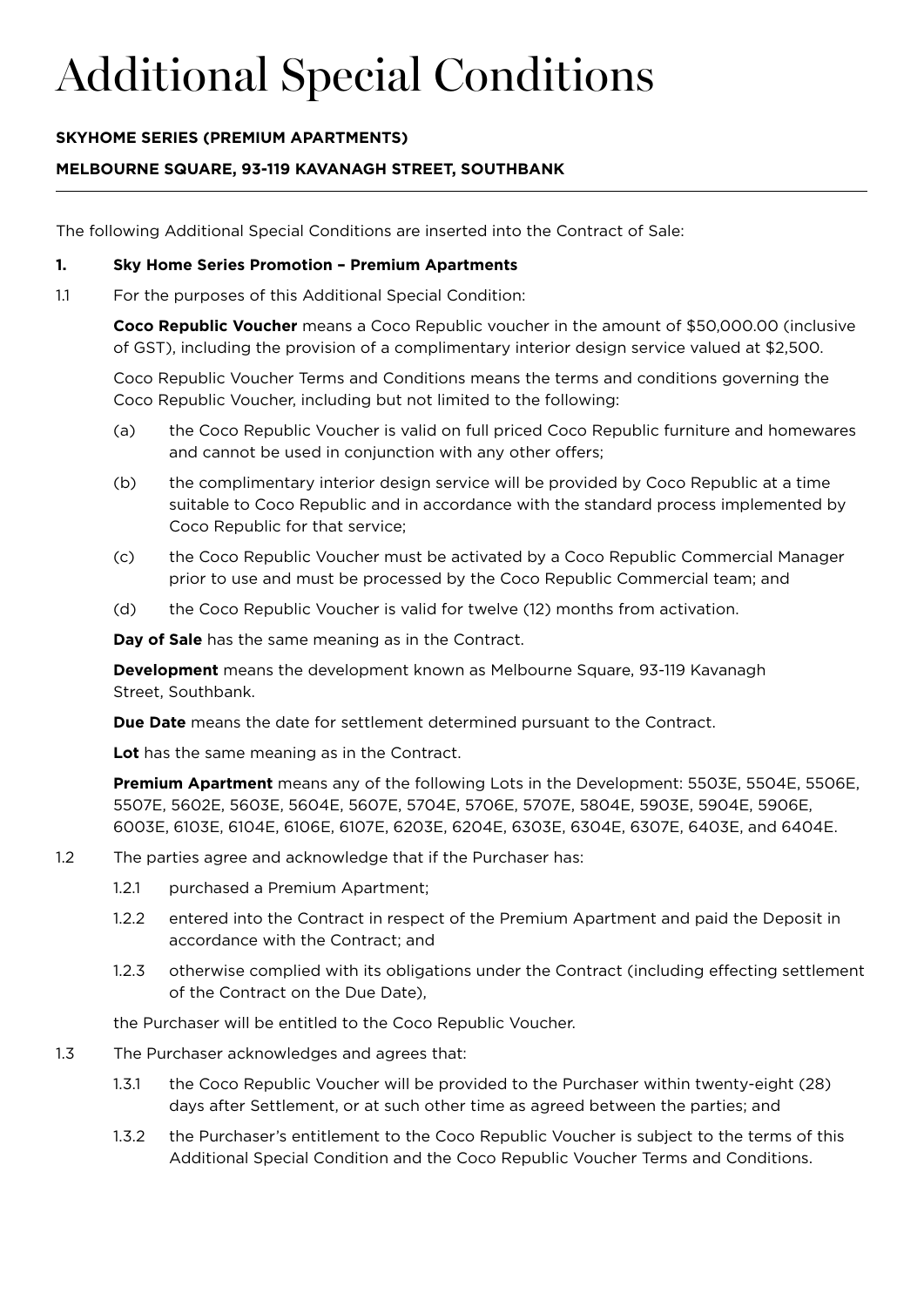#### **SKYHOME SERIES (PREMIUM APARTMENTS)**

#### **MELBOURNE SQUARE, 93-119 KAVANAGH STREET, SOUTHBANK**

- 1.4 For the avoidance of doubt, the Purchaser acknowledges and agrees that:
	- 1.4.1 the Vendor has no control over Coco Republic stock availability and/or delays and the Purchaser must deal with Coco Republic in respect of any such matters;
	- 1.4.2 the Vendor has no control over the process implemented by Coco Republic in providing the interior design service and the Purchaser must deal with Coco Republic in respect of any such matters;
	- 1.4.3 the Price of the Property is not affected by the provision of the Coco Republic Voucher;
	- 1.4.4 provision of the Coco Republic Voucher is conditional upon the Purchaser at all times complying with the terms of the Contract, including effecting settlement on the Due Date and if the Purchaser defaults under the Contract (including the failure to effect settlement on the Due Date) or in payment of any amount due to the Vendor, the Purchaser will not be entitled to the Coco Republic Voucher;
	- 1.4.5 if the Purchaser defaults under the Contract or in payment of any amount due to the Vendor, the Vendor reserves the right to charge the Purchaser for all costs in relation to the Coco Republic Voucher
	- 1.4.6 this Additional Special Condition is without limitation to and does not affect any other obligation of the Purchaser or provision in this Contract;
	- 1.4.7 nothing in this Additional Special Condition detracts from the Vendor's rights against the Purchaser if the Purchaser fails to effect settlement of this Contract on the Due Date; and
	- 1.4.8 the provision of the Coco Republic Voucher in this Additional Special Condition is personal to the Purchaser named in the Particulars of Sale and the benefit of this Additional Special Condition may not be assigned (to a nominee under the Contract or otherwise) without the prior written consent of the Vendor in its sole and absolute discretion.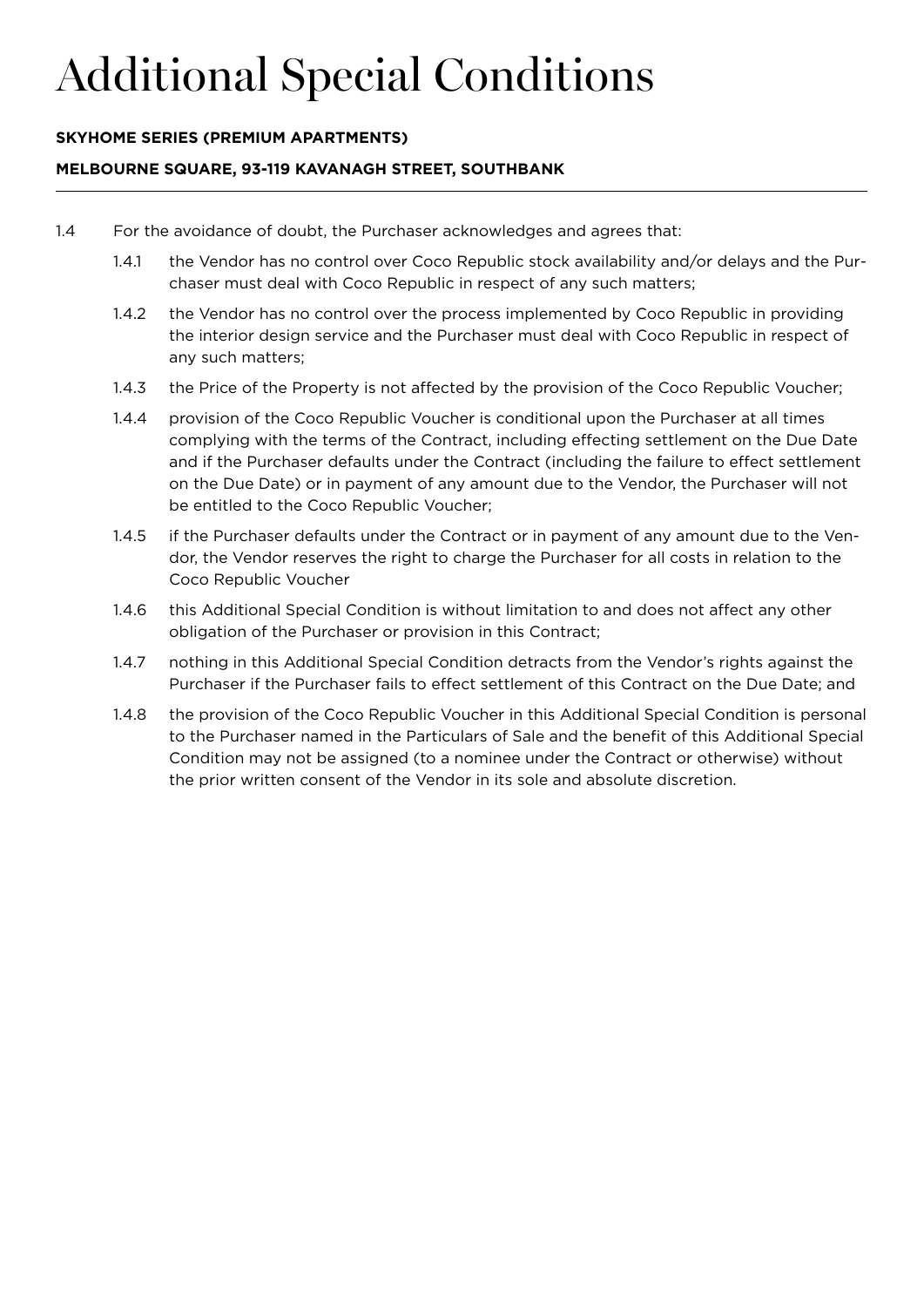## **SKY HOME SERIES (SUB-PENTHOUSES)**

## **MELBOURNE SQUARE, 93-119 KAVANAGH STREET, SOUTHBANK**

The following Additional Special Conditions are inserted into the Contract of Sale:

#### 1. **Sky Home Series Promotion – Sub-Penthouses**

1.1 For the purposes of this Additional Special Condition:

 **Coco Republic Voucher** means a Coco Republic voucher in the amount of \$80,000.00 (inclusive of GST), including the provision of a complimentary interior design service valued at \$2,500 and complimentary delivery valued at \$2,500.

**Coco Republic Voucher Terms and Conditions** means the terms and conditions governing the Coco Republic Voucher, including but not limited to the following:

- (a) the Coco Republic Voucher is valid on full priced Coco Republic furniture and homewares and cannot be used in conjunction with any other offers;
- (b) the complimentary interior design service will be provided by Coco Republic at a time suitable to Coco Republic and in accordance with the standard process implemented by Coco Republic for that service;
- (c) the complimentary delivery will be provided by Coco Republic in accordance with the standard process followed by Coco Republic for allocating delivery dates and timeframes;
- (d) the Coco Republic Voucher must be activated by a Coco Republic Commercial Manager prior to use and must be processed by the Coco Republic Commercial team; and
- (e) the Coco Republic Voucher is valid for twelve (12) months from activation.

**Day of Sale** has the same meaning as in the Contract.

 **Development** means the development known as Melbourne Square, 93-119 Kavanagh Street, Southbank.

**Due Date** means the date for settlement determined pursuant to the Contract.

**Lot** has the same meaning as in the Contract.

**Sub-Penthouse** means any of the following Lots in the Development: 5101W, 5201W, 5202W, 5204W, 6501E, 6502E, 6503E, 6504E, 6601E and 6604E.

- 1.2 The parties agree and acknowledge that if the Purchaser has:
	- 1.2.1 purchased a Sub-Penthouse;
	- 1.2.2 entered into the Contract in respect of the Sub-Penthouse and paid the Deposit in accordance with the Contract; and
	- 1.2.3 otherwise complied with its obligations under the Contract (including effecting settlement of the Contract on the Due Date),

the Purchaser will be entitled to the Coco Republic Voucher.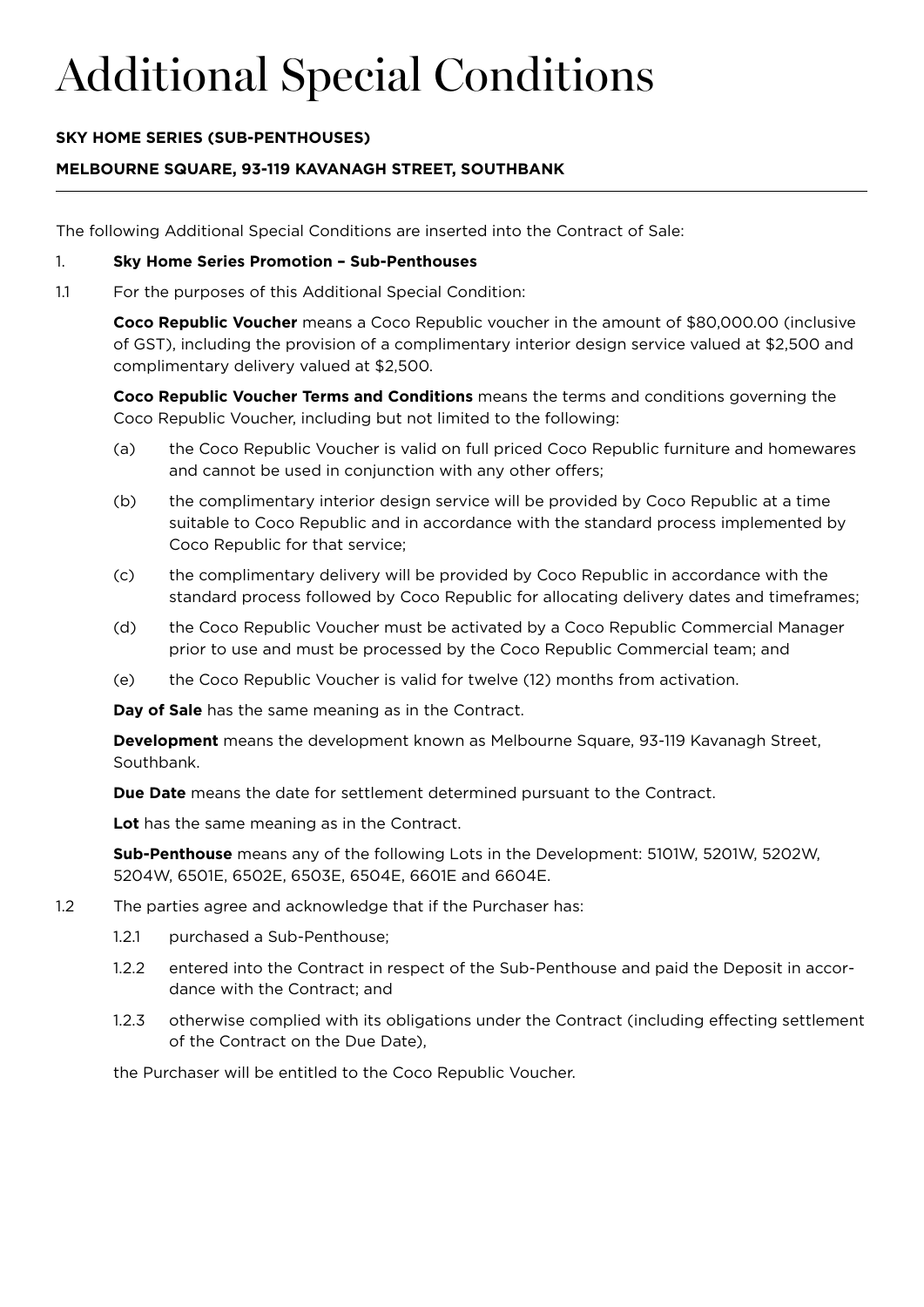### **SKY HOME SERIES (SUB-PENTHOUSES)**

#### **MELBOURNE SQUARE, 93-119 KAVANAGH STREET, SOUTHBANK**

- 1.3 The Purchaser acknowledges and agrees that:
	- 1.3.1 the Coco Republic Voucher will be provided to the Purchaser within twenty-eight (28) days after Settlement, or at such other time as agreed between the parties; and
	- 1.3.2 the Purchaser's entitlement to the Coco Republic Voucher is subject to the terms of this Additional Special Condition and the Coco Republic Voucher Terms and Conditions.
- 1.4 For the avoidance of doubt, the Purchaser acknowledges and agrees that:
	- 1.4.1 the Vendor has no control over Coco Republic stock availability and/or delays and the Purchaser must deal with Coco Republic in respect of any such matters;
	- 1.4.2 the Vendor has no control over the process implemented by Coco Republic in providing the interior design service or the delivery service and the Purchaser must deal with Coco Republic in respect of any such matters;
	- 1.4.3 the Price of the Property is not affected by the provision of the Coco Republic Voucher;
	- 1.4.4 the provision of the Coco Republic Voucher is conditional upon the Purchaser at all times complying with the terms of the Contract, including effecting settlement on the Due Date and if the Purchaser defaults under the Contract (including the failure to effect settlement on the Due Date) or in payment of any amount due to the Vendor, the Purchaser will not be entitled to the Coco Republic Voucher;
	- 1.4.5 if the Purchaser defaults under the Contract or in payment of any amount due to the Vendor, the Vendor reserves the right to charge the Purchaser for all costs in relation to the Coco Republic Voucher;
	- 1.4.6 this Additional Special Condition is without limitation to and does not affect any other obligation of the Purchaser or provision in this Contract;
	- 1.4.7 nothing in this Additional Special Condition detracts from the Vendor's rights against the Purchaser if the Purchaser fails to effect settlement of this Contract on the Due Date; and
	- 1.4.8 the provision of the Coco Republic Voucher in this Additional Special Condition is personal to the Purchaser named in the Particulars of Sale and the benefit of this Additional Special Condition may not be assigned (to a nominee under the Contract or otherwise) without the prior written consent of the Vendor in its sole and absolute discretion.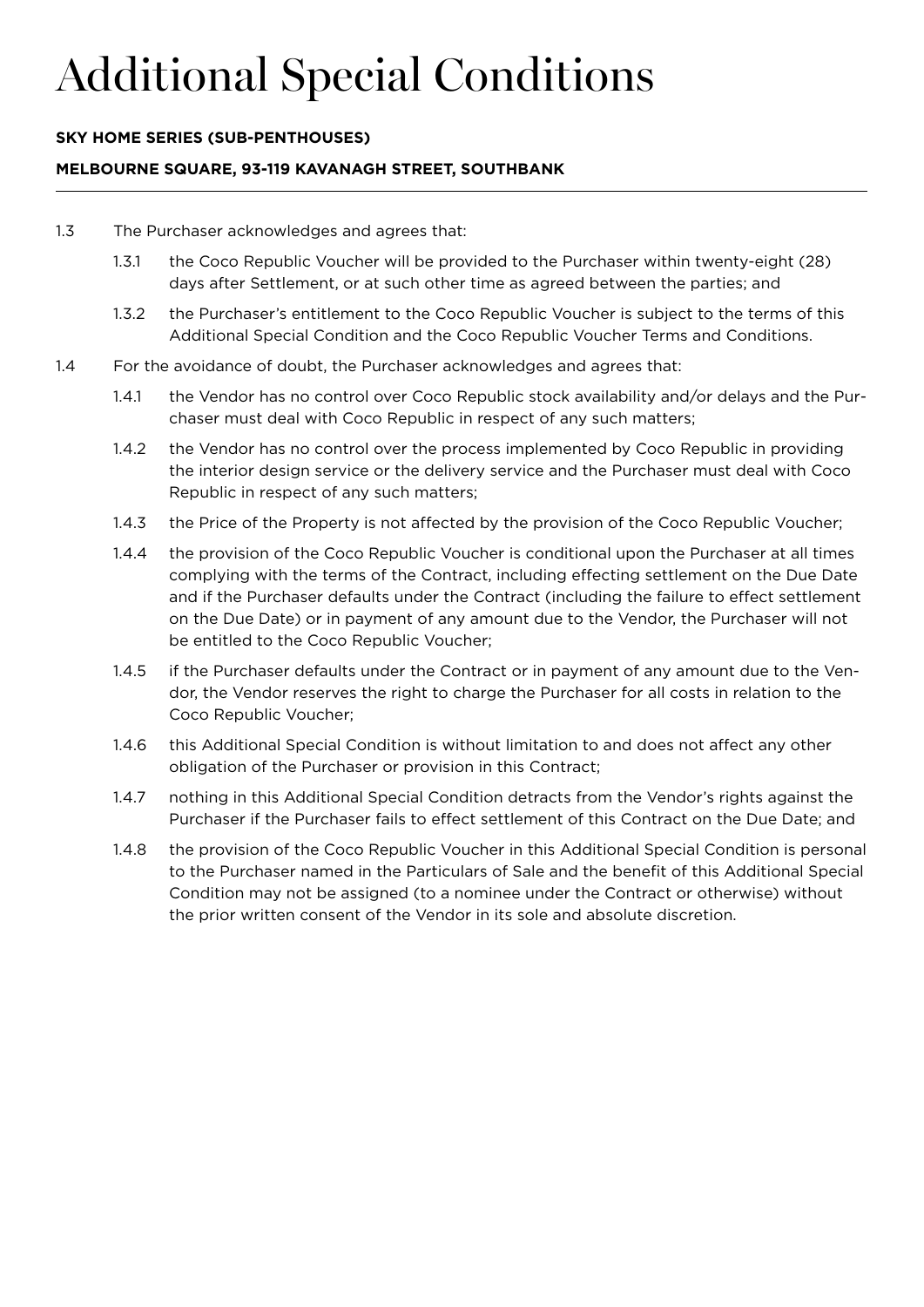## **SKY HOME SERIES (COLD SHELL PENTHOUSES)**

## **MELBOURNE SQUARE, 93-119 KAVANAGH STREET, SOUTHBANK**

The following Additional Special Conditions are inserted into the Contract of Sale:

### **1. Definitions**

1.1 For the purposes of these Additional Special Conditions:

 **Coco Republic Vouche**r means a Coco Republic voucher in the amount of \$1,000,000.00 (inclusive of GST).

 **Coco Republic Voucher Terms and Conditions** means the terms and conditions governing the Coco Republic Voucher, including but not limited to the following:

- (a) the Coco Republic Voucher is valid on full priced Coco Republic furniture and homewares and cannot be used in conjunction with any other offers;
- (b) the provision of any of the services set out in additional special condition 2.2.1 will be governed by any and all terms and conditions that Coco Republic may have for the provision of those services, and Coco Republic may require the Purchaser to sign contracts, agreements or any other documentation setting out the terms governing the provision of those services;
- (c) the Coco Republic Voucher must be activated by a Coco Republic Commercial Manager prior to use and must be processed by the Coco Republic Commercial team; and
- (d) the Coco Republic Voucher is valid for twelve (12) months from activation.

**Cold Shell Penthouse** means any of the following Lots in the Development: 6701E, 6702E, 6703E and 6704E.

**Day of Sale** has the same meaning as in the Contract.

 **Development** means the development known as Melbourne Square, 93-119 Kavanagh Street, Southbank.

**Due Date** means the date for settlement determined pursuant to the Contract.

**Lot** has the same meaning as in the Contract.

### **2. Sky Home Series – Cold Shell Penthouses**

- 2.1 The parties agree and acknowledge that if the Purchaser has:
	- 2.1.1 purchased a Cold Shell Penthouse;
	- 2.1.2 entered into the Contract in respect of the Cold Shell Penthouse and paid the Deposit in accordance with the Contract; and
	- 2.1.3 otherwise complied with its obligations under the Contract (including effecting settlement of the Contract on the Due Date),

the Purchaser will be entitled to the Coco Republic Voucher.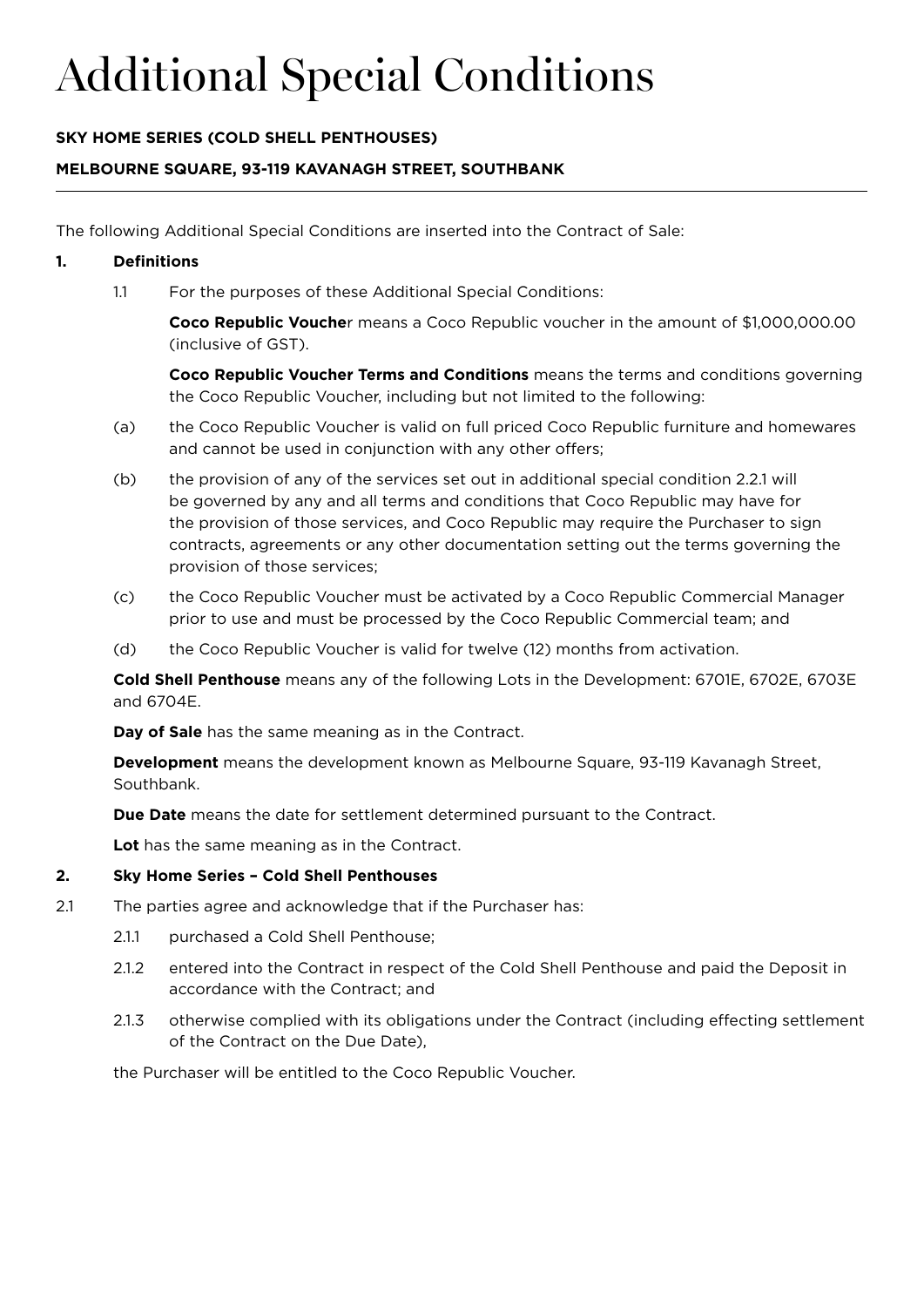## **SKY HOME SERIES (COLD SHELL PENTHOUSES)**

### **MELBOURNE SQUARE, 93-119 KAVANAGH STREET, SOUTHBANK**

- 2.2 The Purchaser acknowledges and agrees that:
	- 2.2.1 the Coco Republic Voucher can be used for the purchase of the following goods and services:
	- (a) homewares and furniture items;
	- (b) the services of Coco Republic's technical design team, in order to prepare design documentation (including design documentation for construction tender);
	- (c) construction costs to implement the designs contained in the design documentation
	- (d) delivery of homewares and furniture items;
	- 2.2.2 Coco Republic is wholly responsible for the provision of the goods and services set out in additional special condition 2.2.1 and the Vendor has no control over and makes no representation or warranty as to the provision of these goods and services and is only responsible for the provision of the Coco Republic Voucher to the Purchaser;
	- 2.2.3 the Coco Republic Voucher will be provided to the Purchaser within twenty-eight (28) days after Settlement, or at such other time as agreed between the parties; and
	- 2.2.4 the Purchaser's entitlement to the Coco Republic Voucher is subject to the terms of this Additional Special Condition and the Coco Republic Voucher Terms and Conditions.
- 2.3 For the avoidance of doubt, the Purchaser acknowledges and agrees that:
	- 2.3.1 the Vendor has no control over and makes no representation or warranty as to Coco Republic stock availability and/or delays and the Purchaser must deal with Coco Republic in respect of any such matters;
	- 2.3.2 Vendor has no control over and makes no representation or warranty as to the process implemented by Coco Republic in providing the services set out in additional special condition 2.2.1 including but not limited to the time period for delivery of any of services and the Purchaser must deal with Coco Republic in respect of any such matters and may not make any Claim or exercise any Purchaser Rights in respect of the provision of those services;
	- 2.3.3 the Price of the Property is not affected by the provision of the Coco Republic Voucher;
	- 2.3.4 the provision of the Coco Republic Voucher is conditional upon the Purchaser at all times complying with the terms of the Contract, including effecting settlement on the Due Date and if the Purchaser defaults under the Contract (including the failure to effect settlement on the Due Date) or in payment of any amount due to the Vendor, the Purchaser will not be entitled to the Coco Republic Voucher;
	- 2.3.5 if the Purchaser defaults under the Contract or in payment of any amount due to the Vendor, the Vendor reserves the right to charge the Purchaser for all costs in relation to the Coco Republic Voucher;